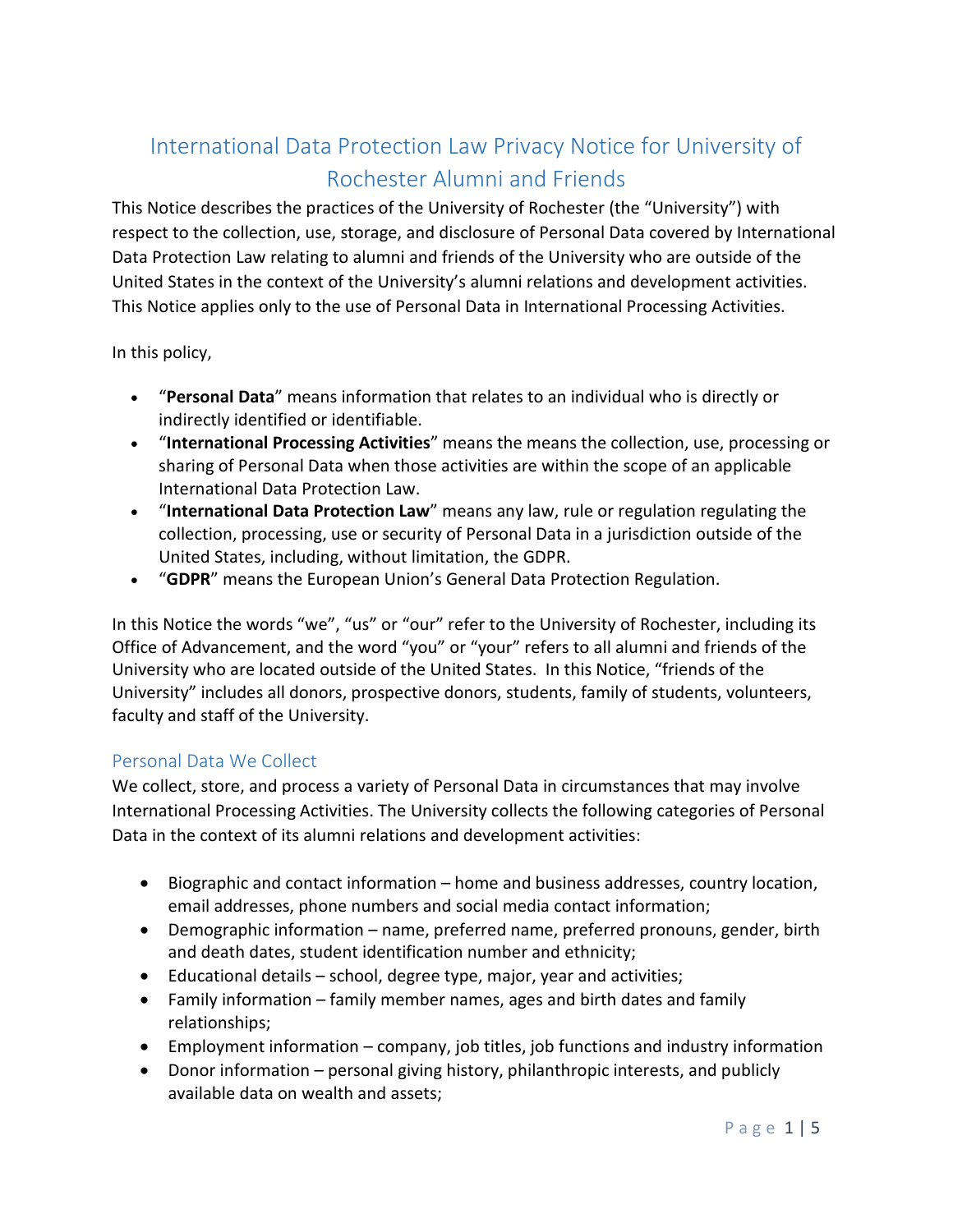- Interactions with the University attendance at university events, program interests, committee participation, and volunteer service;
- Communication preferences indicating your preferences about how the University engages with you;
- Analytic information related to visit activity at our web sites and email marketing responses; and
- Your image your photograph or video image.

### How We Collect Personal Data

Much of the Personal Data we collect and store is provided by you through normal business interactions (e.g. event registrations, gift transactions, the online alumni directory, surveys, career networking applications, or communications either by phone or in person). Additionally, if you are or were a student at the University then your Personal Data such as name, address, date of birth, participation in student activities as well as degrees, academic awards and honors received will be transferred from the student database to the alumni database. We may also collect Personal Data about you from other University personnel or students. For example, we may collect contact information for our student's parents and family members from our students.

We may also augment your Personal Data with information obtained from internet searches, publicly available directories, third party service providers and social media sites (Facebook, LinkedIn, and Twitter).

#### Purposes and Legal Basis for Processing Personal Data

We process your Personal Data for a number of interdependent purposes in support of alumni relations, community engagement, communications, fundraising and financial processing. For example, we use your Personal Data to:

- Provide you with printed or electronic communications from the University;
- Invite you to alumni and other University events;
- Design programming that may be of interest to you;
- Send you information about volunteer opportunities and activities;
- Solicit funds for University initiatives or programs;
- Process donations to the University;
- Conduct surveys, including alumni satisfaction, donation preferences and interests;
- Provide online services such as the alumni directory and career networking applications;
- Administer an event for which you have registered or attended; and
- Satisfy legal, regulatory and contractual obligations.

The University's lawful bases for processing your Personal Data include the following: (i) the University's legitimate interests, (ii) to carry out our responsibilities under a contract, to process transactions requested by you or in order to take steps at your request prior to entering into a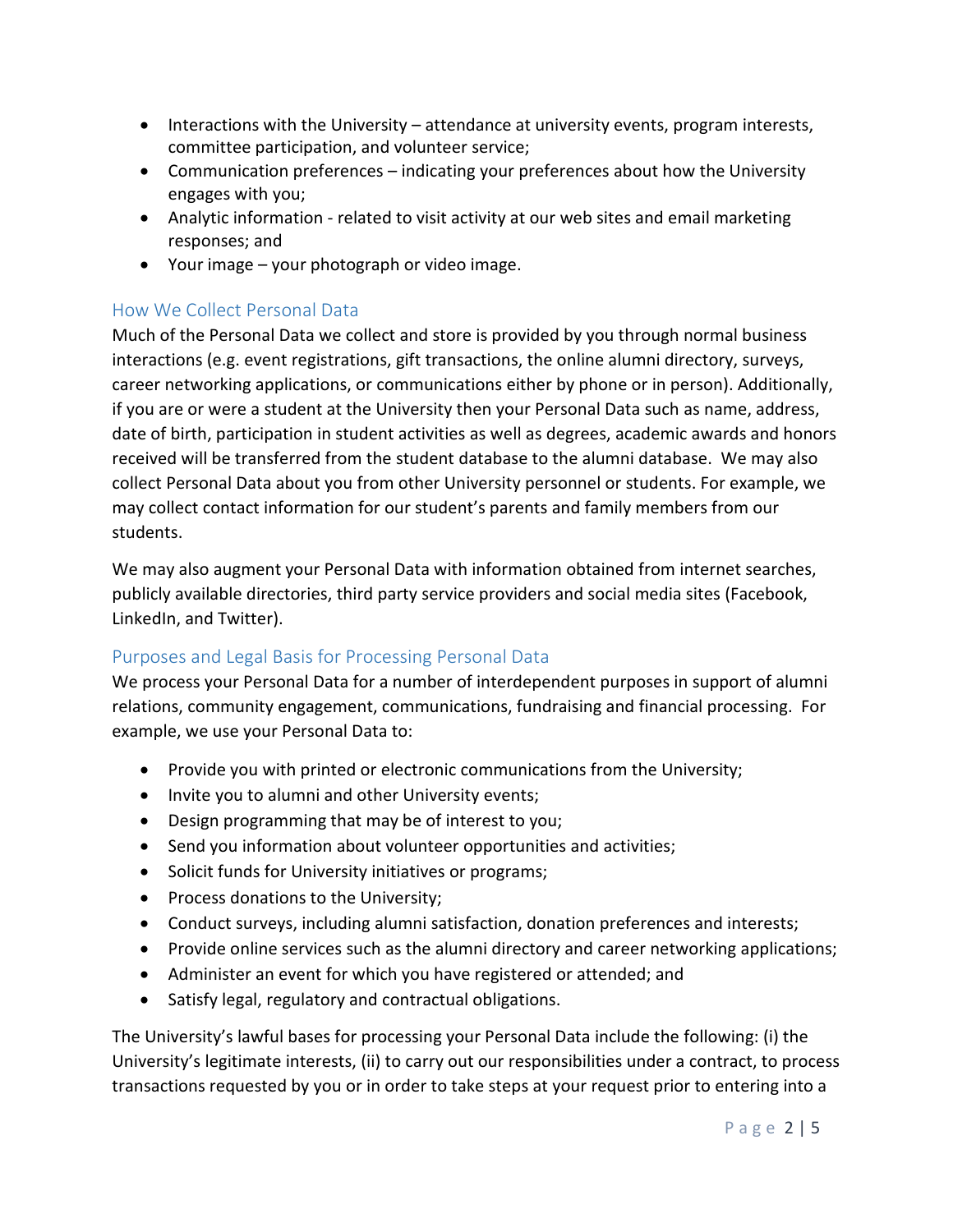transaction or contract, (iii) to comply with applicable laws, or (iv) your consent, where applicable. With respect to item (i) above, we have a legitimate interest in maintaining relationships with University alumni and friends of the University, providing services to alumni and friends of the University, raising funds to support the University's mission and programs, in communicating information regarding the University's programs and operations, and in complying with laws and regulations that govern our conduct in the countries where we operate.

#### How We Share Personal Data

Your Personal Data will be received and processed by University representatives in connection with the purposes of processing described above. We may share your Personal Data among University divisions, programs and initiatives. We may also share the information with service providers we have retained to perform services on our behalf, such as to process direct mail, to provide postal addresses, to provide online directory and career networking services or to manage alumni and fundraising events. We share your Personal Data with such service providers only when they have agreed to process your Personal Data only to provide services to us and have agreed to protect your Personal Data from unauthorized use, access, or disclosure.

We may also disclose your Personal Data to legal or government regulatory authorities as required by applicable law. We also disclose your Personal Data to third parties as required by applicable law in connection with claims, disputes or litigation, when otherwise required by applicable law, or if we determine its disclosure is necessary to protect the health, safety, rights or property of you, us or others, or to enforce our legal rights or contractual commitments that you have made.

#### How We Protect Your Data

The University uses risk-assessed administrative, technical, and physical security measures to protect against unauthorized use, disclosure, alteration, or destruction of the personally identifiable information we collect. Only authenticated users with specific permissions may access the data. We encrypt your data in transit using secure TLS cryptographic protocols. We use network segmentation and monitoring to evaluate any attempts at accessing the systems without permission. We maintain a documented vulnerability management program which includes periodic scan, identification, and remediation of security vulnerabilities. Critical patches are applied to servers and workstations on a priority basis. We also conduct regular internal and external penetration tests and remediate according to severity for any results found. All University Information Security Policies and Procedures are based upon current industry best practices and common security frameworks.

#### Your Rights

Depending on the applicable International Data Protection Law, you have certain rights regarding your Personal Data. This Notice summarizes what these rights may include, and if applicable, how you can exercise these rights. More detail about each right, including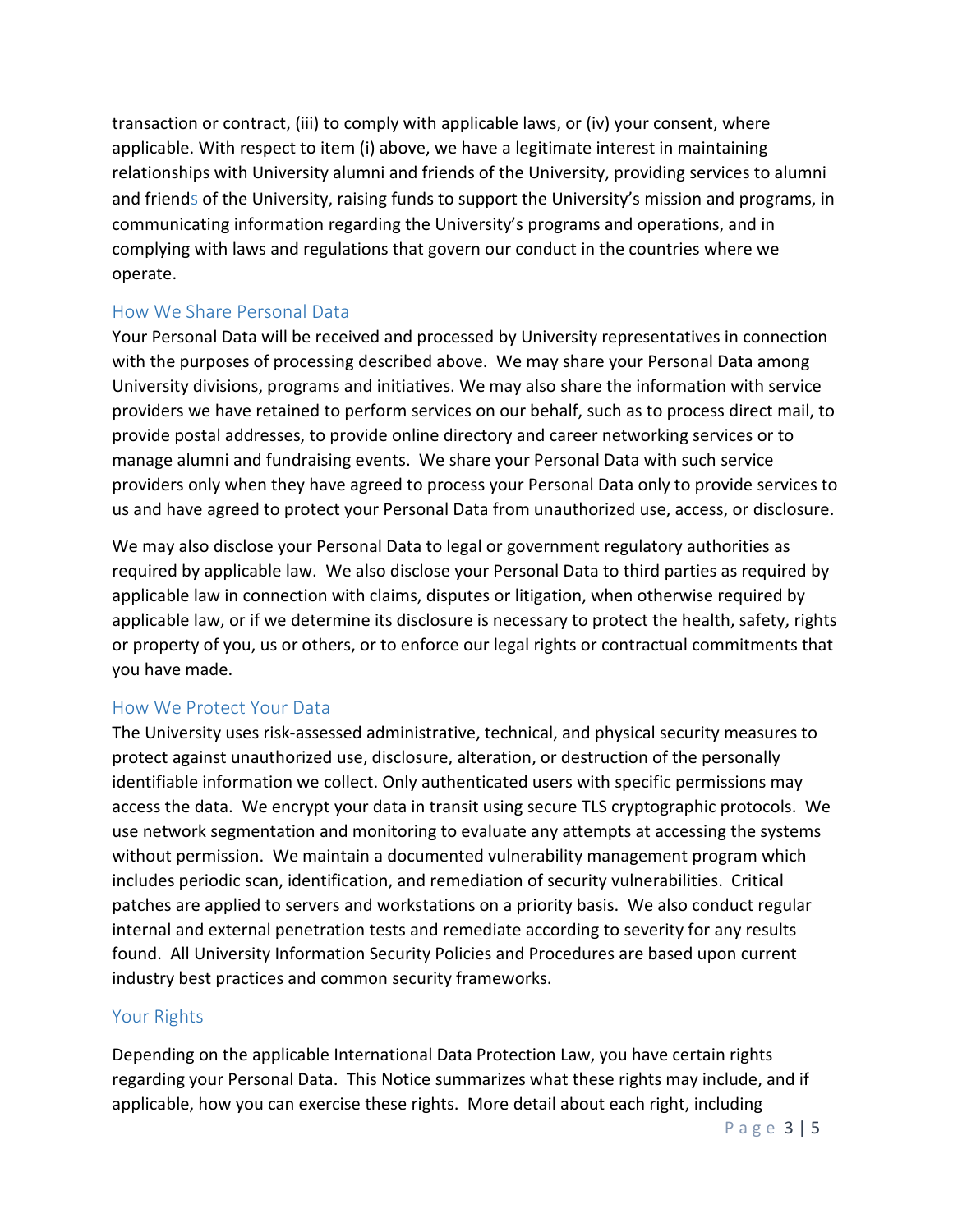exceptions and limitations, can be found in the applicable text of the International Data Protection Law.

- Right of Access You may have the right to request that the University confirm whether it is processing your Personal Data. If the University is processing your Personal Data, you may have the right to access that Personal Data, and the University will provide you with a copy of that Personal Data unless prevented by applicable law;
- Right of Rectification You may have the right to request that the University correct any inaccurate Personal Data that it maintains about you;
- Right of Erasure You may have the right to request the erasure of Personal Data that the University maintains about you in certain circumstances;
- Right to Restrict Processing You may have the right to request that the University restrict the processing of your Personal Data where one of the reasons identified in the applicable International Data Protection Law apply;
- Right to Data Portability You may have the right to request a copy of your Personal Data in electronic format so that you can transmit the data to third parties, or to request that the University directly transfer your Personal Data to one or more third parties;
- Right to Object to Processing You may have the right to object to processing of your Personal Data;
- Right to File Complaint You may have the right to file a complaint with your applicable regulatory authority if you believe that the University's processing of your Personal Data violates applicable International Data Protection Law.

In addition, if the basis for processing your Personal Data is consent under GDPR, you may revoke your consent at any time. Note that, in certain cases, we may continue to process your Personal Data after you have withdrawn consent and requested that we delete your Personal Data, if we have a legal basis to do so.

#### Data Retention

The applicable time period will depend on the nature of such personal data and will also be determined by legal requirements imposed under applicable laws and regulations. The University's current Policy on Retention of University Records is available here: https://www.rochester.edu/adminfinance/records.html.

#### International Data Transfers

As the University is based in the United States, Personal Data that you provide in connection with alumni relations and development activities will generally be transferred to the United States. The United State is not considered a privacy safe harbor by European Union competent authorities due to the absence of appropriate safeguards. Additionally, the University may transfer your Personal Data to its affiliates or third-party service providers inside or outside of the United States for the above purposes.